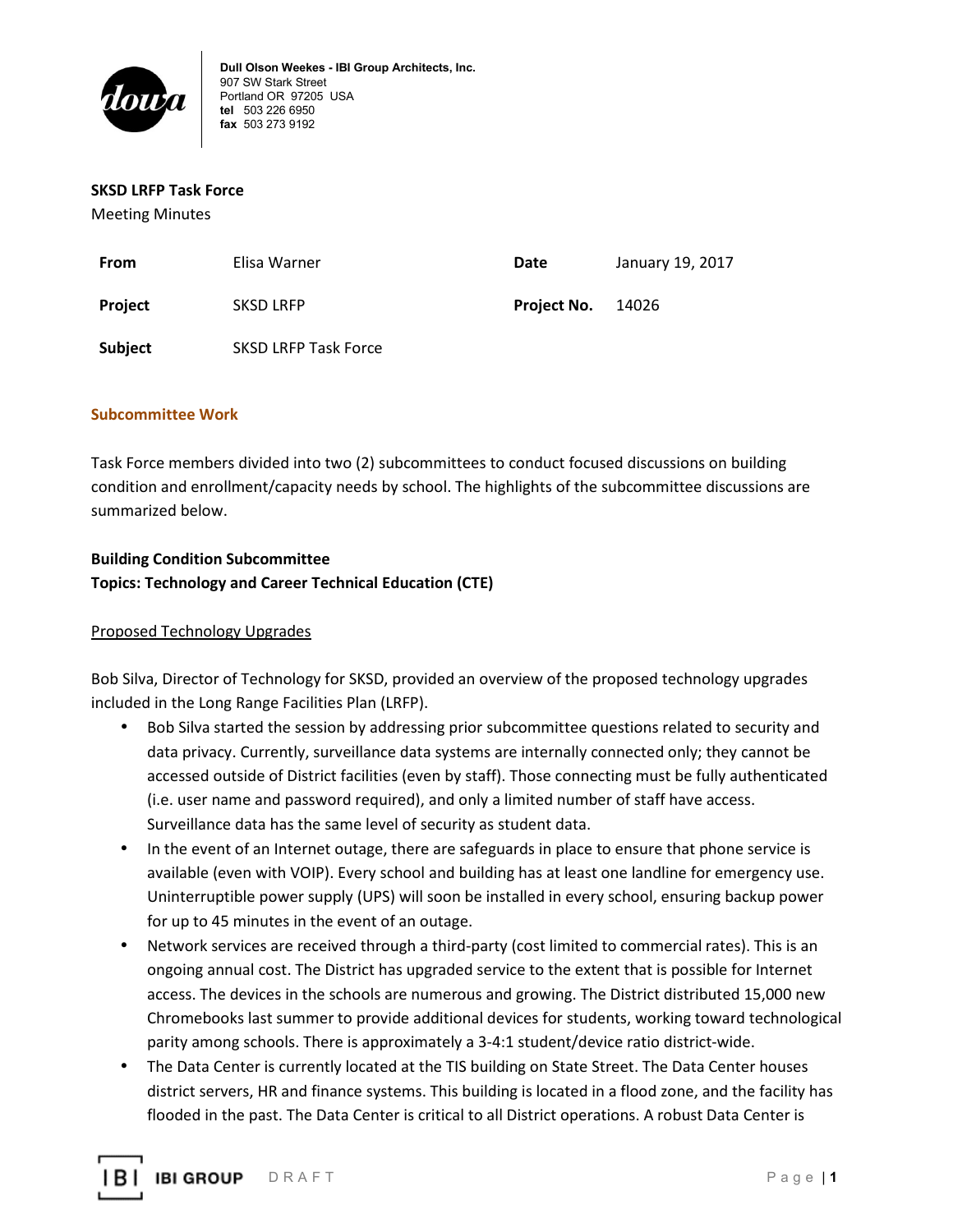needed in an alternative location (the current facility is not adequate). The District is also in need of a back-up data center. This may be able to be a component to a new construction project in the future.

- Bob Silva discussed the District's fiber infrastructure needs. Dark fiber sets the District up for longterm network capacity and network speed for the next 20-30 years. It is an important long-term investment for the District. The District currently has soft funding from the government to help subsidize some of the costs.
- The District has significantly expanded wireless networks at all schools. However, the networks at some sites are already insufficient based on the number of student and staff devices. The influx of Chromebooks has created further demand.
- Voice amplification systems have clear educational benefits, as supported by research. These systems are in a small number of classrooms currently (e.g. SPED). The District would like to offer these systems in other classrooms.
- The District recently implemented network capacity upgrades (ability to plug into wall) for surveillance and communications systems, etc. Intercom system upgrades are related to security upgrades and emergency notifications. Current intercom systems are aging. These upgrades will also replace aging paging systems, bell systems, etc.
- Some schools still have outdated desktop computers that require replacement. The goal is to create sustainable plans (i.e. only purchase equipment that is maintainable).
- Most classrooms are equipped with mounted data projectors. Devices are wirelessly connected; this untethers teachers from the board or a certain position in the room. Students can also connect wirelessly to the screen or projector from their own desks to show their work. As costs become more reasonable, digital displays will replace data projectors/screens. Only about 1-2% of classrooms have flat panel display screens currently (under a pilot program).

## Subcommittee Questions for Bob Silva:

- **What is the network capacity goal? How is the District planning for technological changes?** The District will have significant capacity that should last the next 20 years or so (12 strands at each school – 100 GB each strand).
- **Does the District have municipal partnerships for shared infrastructure?** E-rate restricts the District's ability to share fiber (must be with another educational entity only). The District has had other conversations with the City about other partnership opportunities.
- **How much funding is available under the E-rate program?** Funding is based on reduced lunch rate. The District was tentatively notified that they will be subsidized at 80% - District cost is then 20 cents on the dollar. Total project costs (as bid out) would run around \$15M. District cost is then approximately \$3.1 M.
- **How are wireless networks expanded?** General lifespan for wireless is about 4-5 years. Networks will soon have to be replaced. Expansion of wireless networks will target high-use areas like cafeterias, libraries.
- **How is video surveillance data transmitted electronically, yet protected from external access?**  Data is restricted to the internal network; it is not accessible from outside the school district. It is on the network, but there is a strong firewall protecting it from the outside.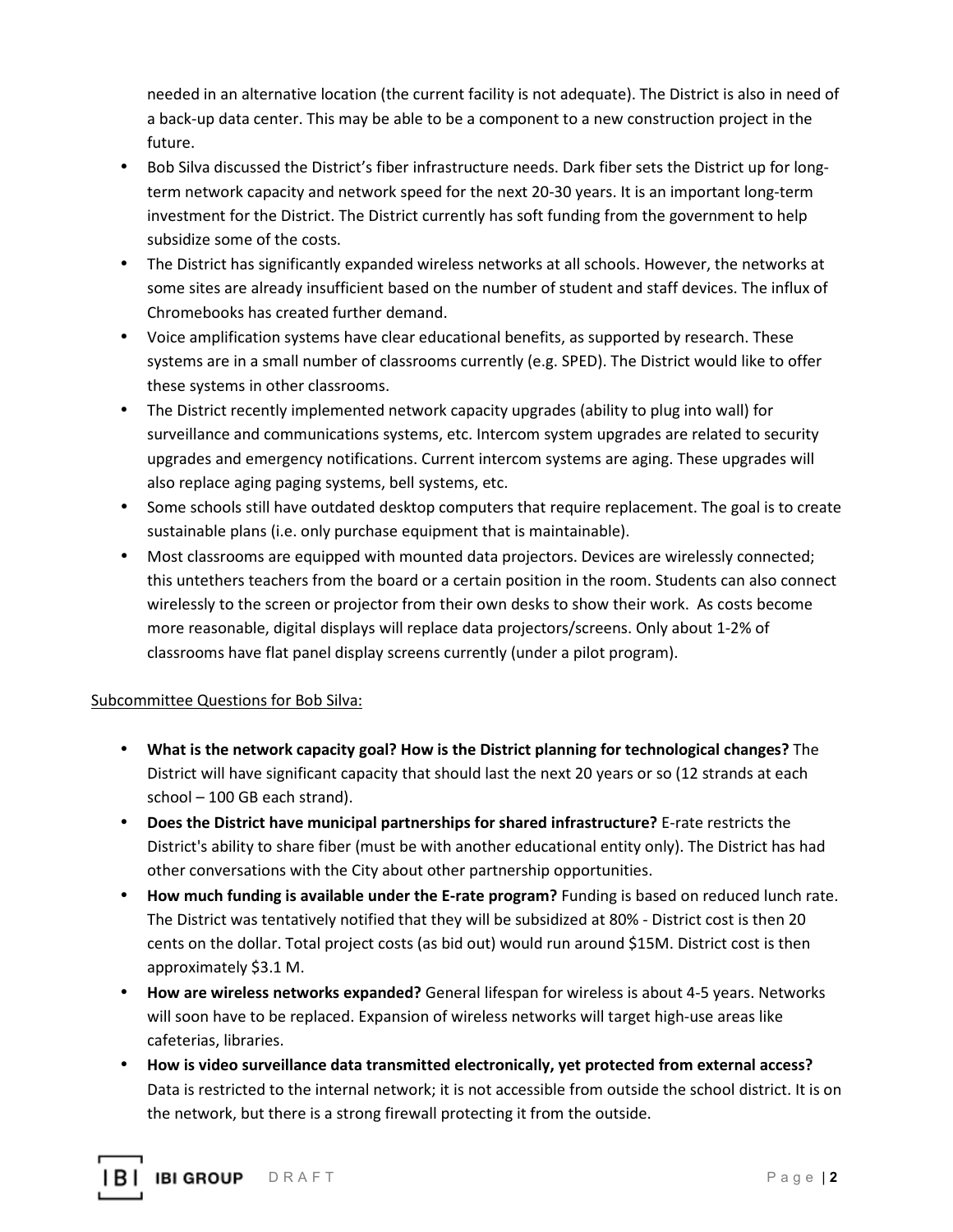- **Are older buildings, such as Highland Elementary, capable of supporting proposed technological upgrades such as digital displays?** All school buildings have display technology currently (whether a data projector or screen). About 98-99% of classrooms are so equipped. All the older facilities are currently equipped with projectors, which have higher electrical demands than digital displays. Proposed classroom amplification systems will also tie into the AV audio system.
- **Regarding the capital spending plan, what is the impact on technological upgrades with the required rate of replacement?** Information was not immediately available. Replacements are required on a regular cycle - about 7,500 units per year (over the course of 5 years) required to eventually bring the District close to a 1:1 ratio.
- **Explain the proposed approach for providing back-up power in the event of an outage.** Power outages can cause major disruptions. UPS systems will provide back-up power to enable communications and wireless systems in the event of a power outage. These are small generators – the intent is not to run the entire school, just critical systems. The District will need to define how long they want certain systems to run without power.
- **When designing a new school, how are design requirements communicated to the architect?** The District has Educational Specifications for each building type (elementary, middle and high). In 2008, elementary and middle school Ed Specs were written prior to the design of Kalapuya, Straub, Chavez and Battlecreek. All Ed Specs will need to be updated prior to any new construction. The architect references the Ed Specs during the design process.
- **How does the District avoid missteps in technology (e.g. predict the future)?** Technology is a moving target. Wireless provides long-term flexibility.
- **Are there any vendors that will lease equipment?** Lease programs are available. This can be considered by the District.
- **Will we receive school-based recommendations about technology? How will parity be achieved between newer schools vs. older schools?** The proliferation of wireless devices has made this less of an issue (e.g. the infrastructure is less crucial). The District has taken significant efforts to equalize the number of devices among schools (e.g. distribution of Chromebooks). Generally, all schools now have comparable wireless infrastructure and access.
- **Will the District move forward with fiber upgrades (12 strands) regardless of what is decided related to the bond?** The District intends to find a way to fund this regardless, as they would only have to contribute 20 cents on the dollar. The District would be foolish to pass up this funding opportunity. These upgrades may be complete by the time a bond passes. It could be a recommendation from the Task Force to pursue these upgrades regardless (i.e. find the 20% matching funds required).
- **How much of school Wi-Fi usage is due to increased use of student phones?** The goal is to provide sufficient service to support the full range of uses and devices (student phones included). Phones are used to research, access homework, etc.
- **What is the budget for technology changes?** This information will be provided at a future Task Force meeting.
- **Is there a consensus among subcommittee members that fiber upgrades should be implemented regardless of whether or not the District moves forward with a bond?** Subcommittee members reached consensus that this item should be included in the recommendations.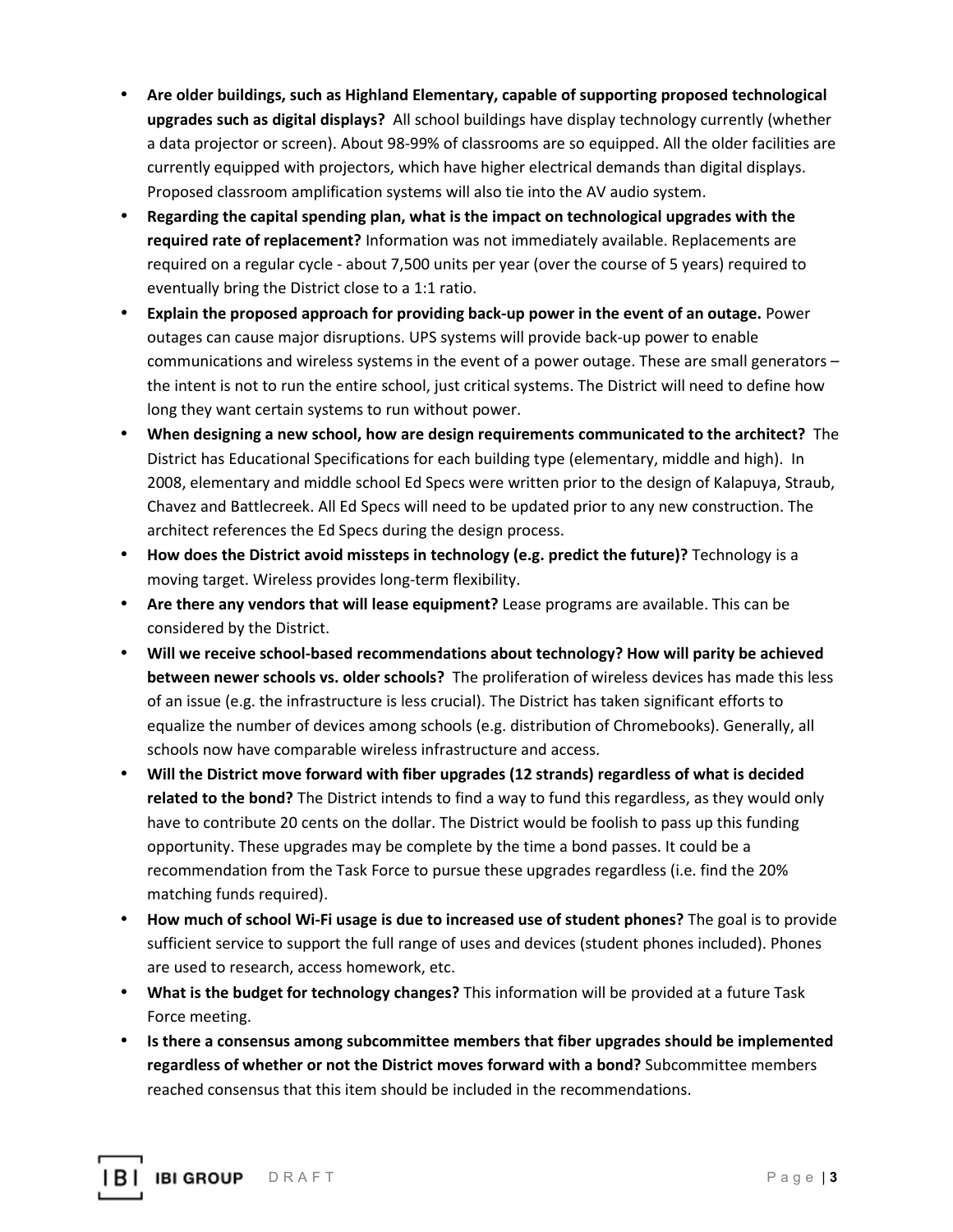## Proposed Career Technical Education (CTE) Upgrades

- Jim Orth, Career Technical Education Director for SKSD, presented a brief history of career technical education (CTE) programs in Salem-Keizer School District. SKSD reduced the number of CTE programs from 54 to 29 in 2010 (during the recession). Over the past four (4) years, the District has increased CTE offerings to 31 state-approved programs and nine (9) start-up programs, including four (4) programs at CTEC and five (5) at resident high schools.
- The proposed CTE improvements do not hinge on Ballot Measure 98 passing; however, the plan will take longer to implement if BM 98 does not pass.
- Jim Orth provided background on CTE trends and statistics. Today's CTE programs integrate academic learning with technical experience, emphasizing industry and postsecondary partnerships. The goal is to prepare students for high wage, high demand careers. The return investment of CTE is significant, and the benefits are more than just monetary.
- Career technical education has evolved today's programs are not our parents' vocational education classes. The previous decline in career tech programs has produced a shortage of skilled workers. Today, there is an impetus to expand this workforce.
- CTE programs are associated with improved high school graduation rates. Oregon CTE students are 15.5% more likely to graduate in four years than are students statewide. Approximately 6,000 SKSD students are enrolled in at least one CTE course. SKSD students earned 3,867 college credits in CTE courses during 2015-16.
- Jim Orth outlined current CTE program offerings and future needs at each high school, including:

## **McKay High School**

Seven (7) CTE programs currently (five state-approved and two start-up). Desired remodel/additional facilities for Agriculture, Automotive, Basic Nursing Assistant, Computer Aided Design (CAD), Culinary, and Woods Construction programs. Additional FTE and equipment proposed for all seven (7) existing programs. New program in Family & Community Services would require additional classroom space with adjoining meeting rooms and FTE. Proposed changes would result in eight (8) programs serving approximately 2,200 students.

## **McNary High School**

Seven (7) CTE programs currently (all are state-approved). Desired remodel/additional facilities to locate Business Management, Graphic Design, Information Technology, and Media Productions near each other, thereby supporting collaboration across programs. Remodel adjacent facility for Culinary, increase program space for Automotive. Additional FTE in all programs except CAD. Additional equipment for all programs. New program in Sports Medicine would require facilities, equipment, and FTE. Proposed changes would result in eight (8) programs serving approximately 1,800 students.

## **North Salem High School**

Seven (7) CTE programs currently (six state-approved and one start-up). Desired remodel/additional facilities for all programs. Additional FTE and equipment proposed for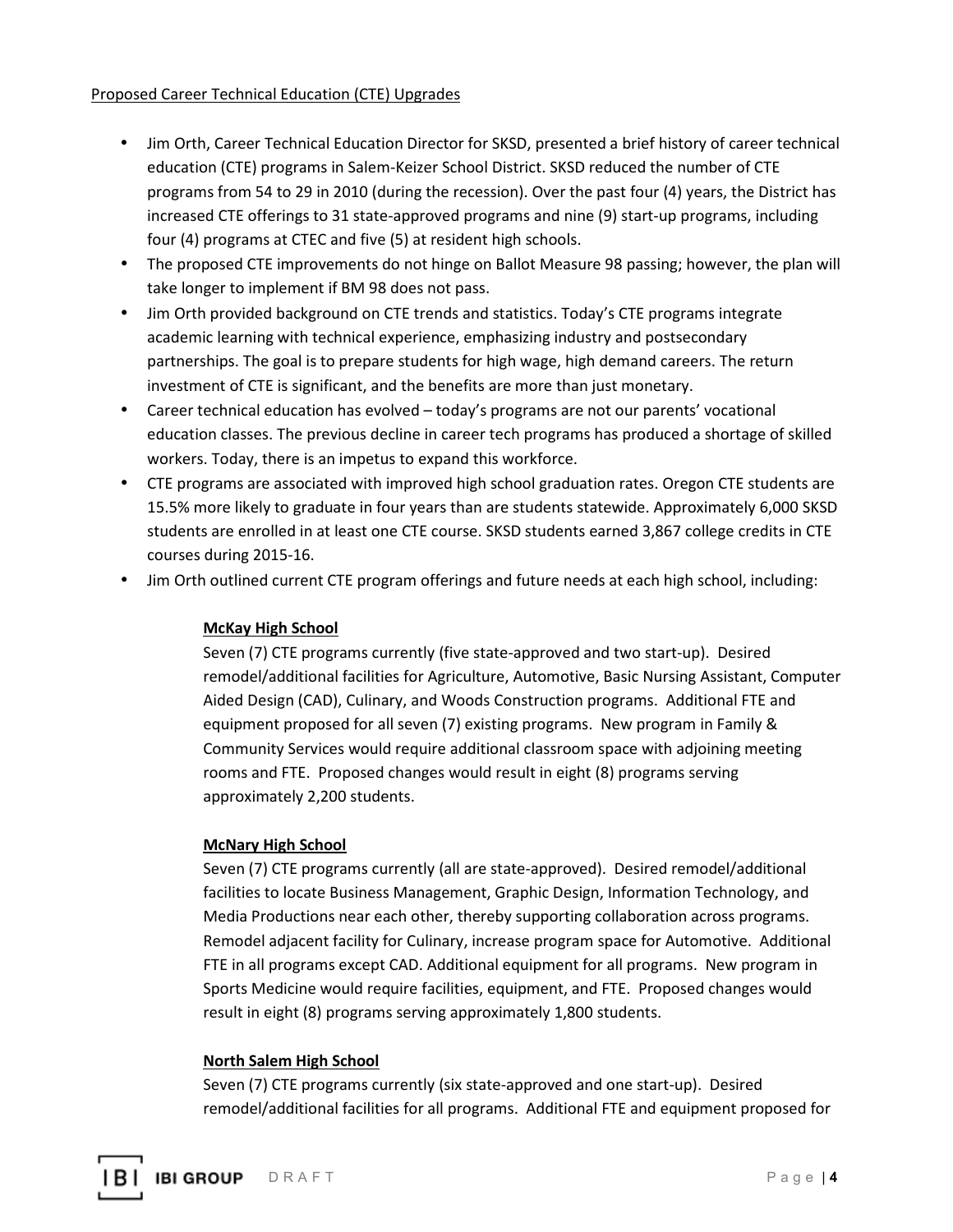all seven (7) existing programs. New program in Computer Science/Information Technology would require additional FTE while utilizing an existing computer lab. Proposed changes would result in eight (8) programs serving approximately 1,900 students.

## **Roberts/Alternative High School**

No CTE programs are currently offered at Roberts. Desired addition of programs in Natural Resources, Business Entrepreneurship, Barbering, Early Childhood Education, and Automotive/Mechanical Systems. Additional facilities, equipment and FTE would be necessary for all programs. Proposed changes would result in five (5) programs serving approximately 600 students.

#### **South Salem High School**

Five (5) CTE programs currently (two state-approved and three start-up). Desired remodel/additional facilities for all programs. Additional FTE and equipment proposed for all five (5) existing programs. New programs in Forestry/Environmental Science and Athletic Training/Physical Therapy would require facilities, equipment, and FTE. Proposed changes would result in seven (7) programs serving approximately 1,700 students.

### **Sprague High School**

Five (5) CTE programs currently (all are state-approved). Desired remodel/additional facilities for all programs. Additional FTE and equipment proposed for all five (5) existing programs. New program in Environmental Science would require facilities, equipment, and FTE. Proposed changes would result in six (6) programs serving approximately 1,500 students.

## **West Salem High School**

Five (5) CTE programs currently (all are state-approved). Desired remodel/additional facilities, equipment and FTE for Computer Programming/Robotics, Emergency Medical Technician, and Firefighting programs. New program in Horticulture/Viticulture would require facilities, equipment, and FTE. Proposed changes would result in six (6) programs serving approximately 1,500 students.

#### Subcommittee Questions for Jim Orth:

- **What is the potential impact of Ballot Measure 98?** The proposed improvements do not hinge on ballot measure 98 passing – it just may take longer to implement if 98 does not pass.
- **Is the District expanding current CTE programs only, or also adding new programs?** New programs are also included. The District will need to add FTE to add or expand a program. The eventual goal is to increase from 45 FTE to 85 FTE.
- **Does the District track performance and graduation rate data specific to SKSD students?** The District submits this data to the Oregon DOE. It is processed, and then sent back to the District.
- **What would be the District's commitment to staffing CTE spaces? If the bond funds new CTE spaces, will the District provide the FTE?** It would be important to align facilities with staffing.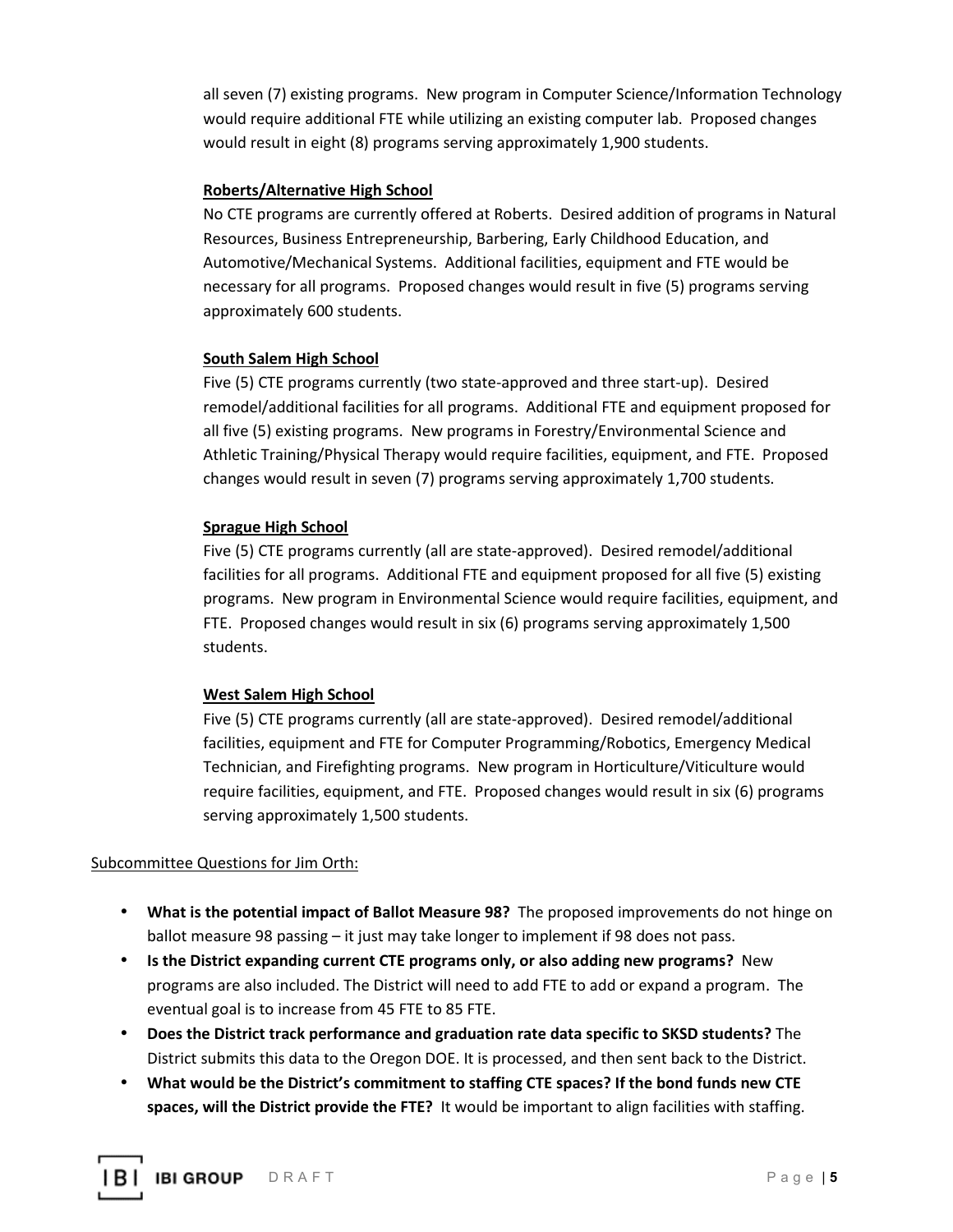- **What are Family and Community Services?** Family and Community Services prepares students to provide community outreach and counseling services.
- **How does this plan align with what is offered at the new CTEC building? Would it be better to centralize offerings?** CTEC's (future) Culinary Arts program will be taught in a commercial kitchen. High school kitchens are residential level. Students that have a strong interest in pursuing culinary careers would need to attend CTEC to receive that level of instruction. High school programs emphasize restaurant management, whereas CTEC will focus on all aspects of food preparation.
- **How do CTE plans relate to/impact overall capacity needs for general education (e.g. overcrowding)?** The LRFP report addresses these items separately. The addition of new CTE teaching stations will be factored into capacity consideration prior to future bond planning.
- **Are there currently bilingual CTE classes?** Not currently, but this was recently discussed this as a potential offering at North Salem HS. It is sometimes difficult to find bilingual teachers within CTE specialties.
- **Can students transfer if they want to take CTE classes that are not offered at their current school?** In-District transfer options are available.
- **Are automotive students learning automation?** Industry-specific training is provided.
- **What is a CNC lab?** A CNC lab is equipped with Computer Numeric Controlled (CNC) equipment computer controlled cutting platforms used to slice a variety of materials.
- **Can the Subcommittee have a copy of the PowerPoint from the CTE presentation?** The PowerPoint will be posted on the Task Force webpage.
- **Is there a plan to increase industry partnerships?** An industry/CTE summit is scheduled for February 14th.
- **What about middle schools? Will some CTE programs be brought back?** All middle schools have elective programs (some are vocational). CTE focus still remains at the high school. However, there are PD opportunities between middle and high school staff.

## **Enrollment/Capacity Subcommittee**

# **Topic: Overview of Capacity Needs by School Type and Feeder**

The Enrollment/Capacity Subcommittee continued their discussion of the growth and capacity needs of each school within the district. Subcommittee members referred to the list of schools with undersized core areas, such as cafeterias, gymnasiums and libraries. The list was color coded, with slightly undersized core areas (within 10%) shaded yellow, and fully undersized core areas shaded red. The group was encouraged to make recommendations on a school-by-school basis, based on the unique needs and conditions identified at each site. The subcommittee's initial thoughts and recommendations are listed below:

## Sprague Feeder Schools

- **Battle Creek Elementary:** No short-term issues, no changes needed.
- **Liberty Elementary:** No short-term issues, no changes needed.
- **Salem Heights:** No changes needed. Salem Heights is a specialized school partnering with Willamette ESD housing students with special needs. Class sizes are smaller; the 73 % capacity includes these students.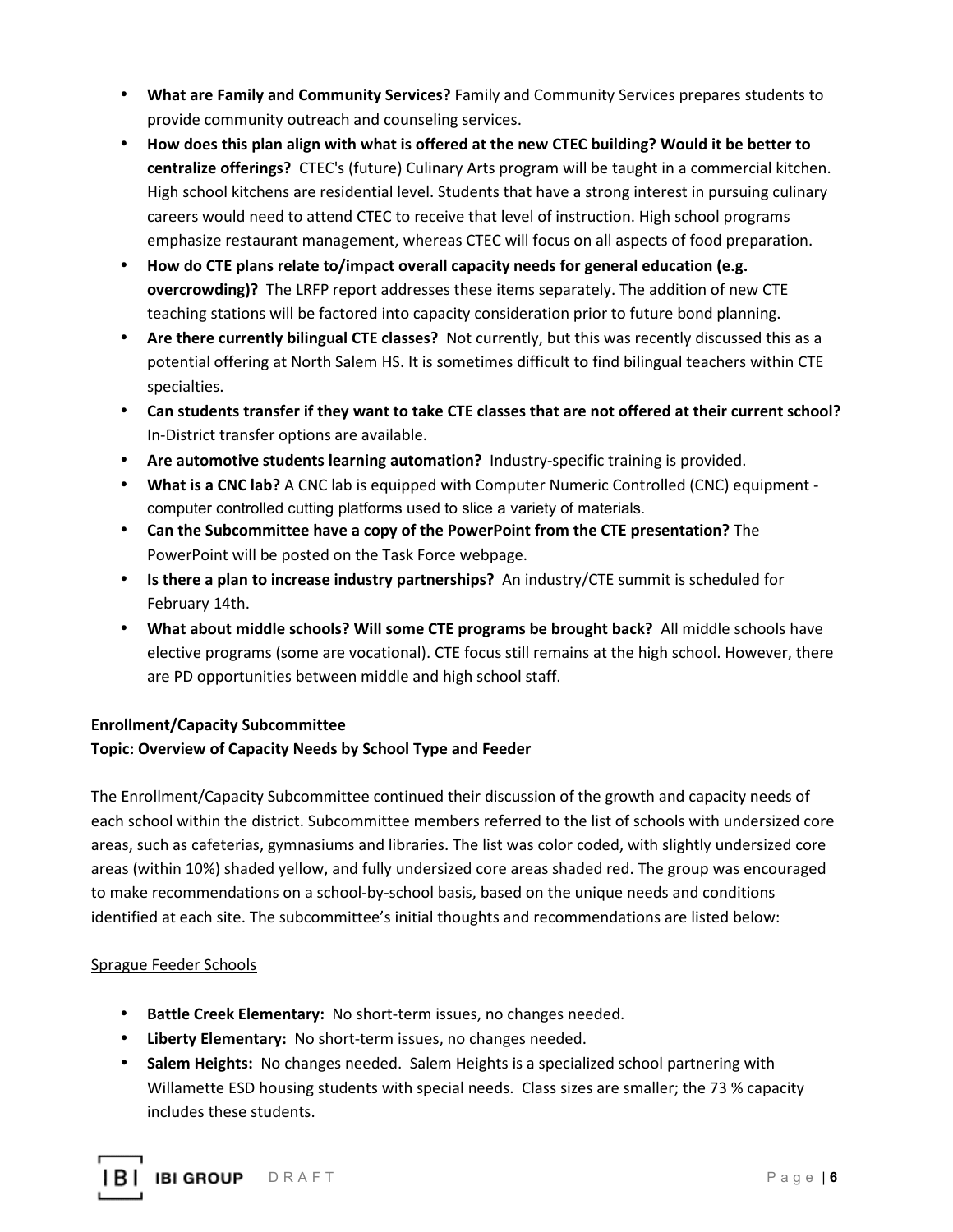- **Schirle Elementary:** Designed without a cafeteria, students currently in classrooms. Construct an addition with a cafeteria/kitchen and four (4) classrooms and remove portables.
- **Sumpter Elementary:** The gym and cafeteria/kitchen are small. Recommend building an addition with six (6) classroom and cafeteria. Not included in the, "land swap".
- **Wright Elementary:** Core infrastructure is adequate, no changes.
- **Crossler Middle School:** Crossler may be a great candidate for a future boundary change with Judson and Leslie Middle Schools to alleviate future capacity issues.
- **Sprague High School:** Sprague has 11 end of life portables. The cafeteria and auditorium are undersized. Recommend a remodel addition with cafeteria and auditorium. This location is included in the, "land swap", but no actual land is gained.

## West Feeder Schools

- **Brush College Elementary:** Brush College has a lot of capacity for growth. We will monitor closely in the next 10 plus years.
- **Chapman Hill Elementary:** This site is on 8 acres and is included in the, "land swap", but we are again not gaining any land. The cafeteria is undersized.
- **Harritt Elementary:** No changes recommended possible boundary change in the future.
- **Kalapuya Elementary:** No changes or capacity issues.
- **Myers Elementary:** Consider a cafeteria/kitchen addition with four (4) classrooms and remove end of life portables. The track would need to be modified to accommodate the addition.
- **Straub Elementary:** No issues.
- **Walker Middle School:** Walker's site includes a pool that is not being used. The City of Salem once operated the pool; however, at this time, only the tank is being maintained. Recommend removing the pool. The cafeteria is undersized, but enrollment is down; this should be reviewed following the PSU discussion.
- **West Salem High School:** West is included in the "land swap". Currently, the City of Salem owns the fields and the District owns the adjoining park. The maintenance agreements currently in place with the City of Salem will be updated. West was built uniquely, with the assumption of a higher classroom utilization rate – per its original design, there is actually more capacity than listed on the profile sheet. The original design assumed that teachers would prep in shared offices rather than in classrooms (allowing classrooms to be used all day). However, the building is currently not being used in this manner. The West community is similar to Keizer community in that they would prefer to have one (1) large high school than two (2) smaller high schools.

Mark Shipman spoke to the group with regard to the Urban Growth Boundary Line (UGB), and its effect on Salem-Keizer schools:

- The UGB is a legally-described boundary. It is very difficult to move. It is anticipated that most of the land within the UGB will be eventually be developed. Land outside of the UGB is protected resource land, such as farms and forests. The District cannot site a school outside the UGB; schools are typically sited within city limits.
- The City of Keizer is currently trying to extend its UGB line to the north. It has been a very complicated and ongoing process. Should the UGB change to include lands to the north, more development could occur in the City of Keizer (with school enrollment impacts).